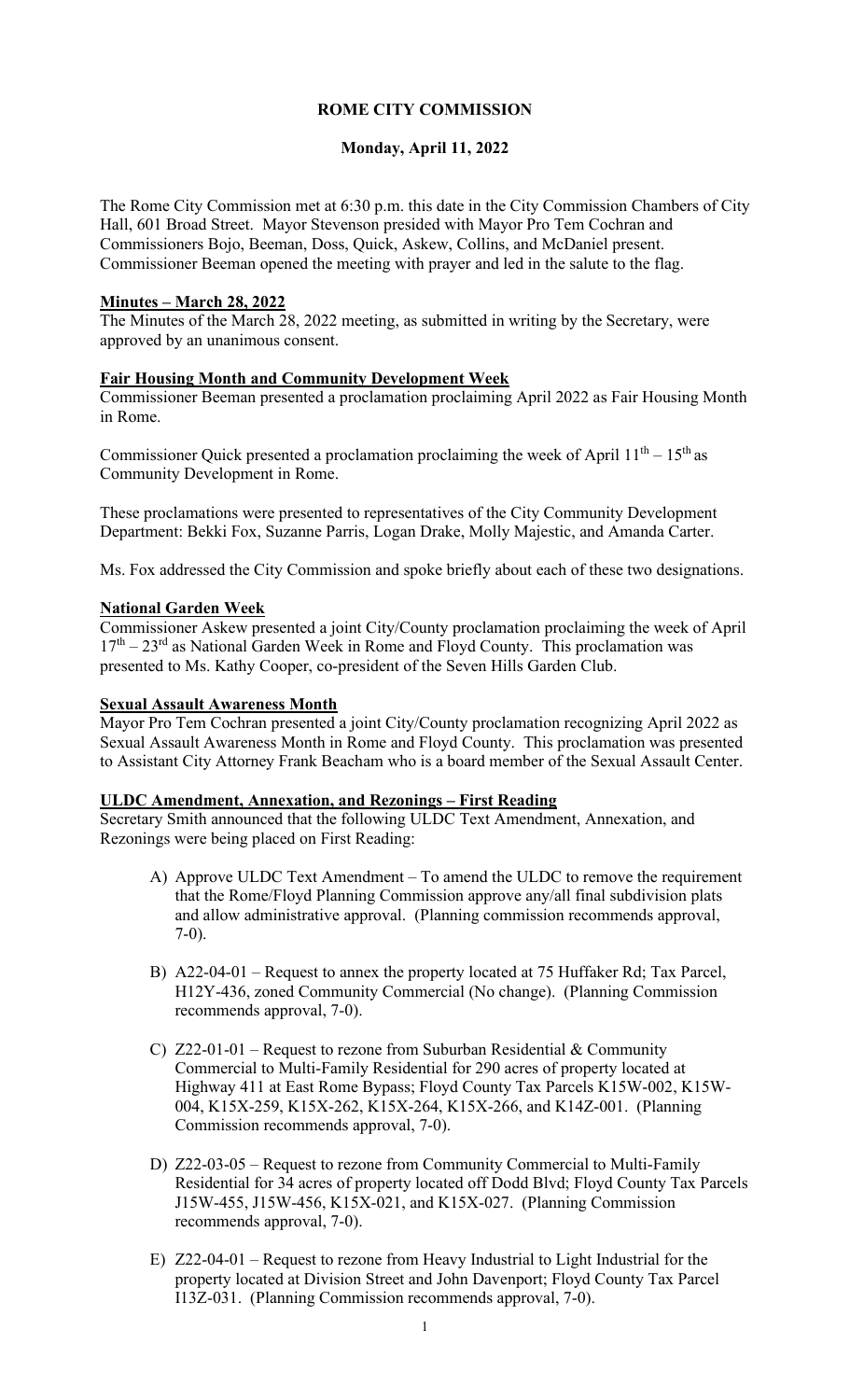- F) Z22-04-06 Request to rezone from Community Commercial to Light Industrial for the property located at 145 John Davenport; Floyd County Tax Parcels I13Z-093, I13Z-094, and I13Z-094A. (Planning Commission recommends approval, 6-1).
- G) Z22-04-08 Request to rezone from Office Institutional to Heavy Industrial for the former NW GA Regional Hospital Site located at Division Street and 100 Marable Way; Floyd County Tax Parcels I13X-015, I13X-016, and I13X-017. (Planning Commission recommends approval, 7-0).

A Public Hearing for these items is scheduled for the April 25, 2022 City Commission meeting.

## **Land Bank Authority Agreement - Amendment**

Secretary Smith announced that the City Attorney's Office has prepared an amendment to the City/County Land Bank Authority Agreement. This amendment will expand the Land Bank Authority membership from five to seven members. The City of Rome and Floyd County will each have an additional appointment. This amendment also establishes a staggered term arrangement for the seven Authority members.

Commissioner Collins moved to adopt the agreement amendment as presented. Commissioner Doss seconded, and the vote was unanimously in favor.

## **Brad Roberson – Deputy Fire Chief**

City Manager Rich announced that Deputy Fire Chief Curt Pierson recently retired. The City of Rome conducted a search for Mr. Pierson's replacement, and Battalion Captain Brad Roberson has been selected to fill the role of Deputy Fire Chief.

Mr. Rich outlined some of the highlights of Mr. Roberson's 24-year career with the Rome Fire Department. Also present at tonight's meeting were Fire Chief Troy Brock, Battalion Chief Jamie Stone, and Mr. Roberson's fiancé Kerri Allred.

No City Commission action was needed tonight; however, the Commission congratulated Mr. Roberson on his promotion.

### **Good Friday Holiday**

City Manager Rich announced that City Offices would be closed on Friday, April 15th in observance of the Good Friday Holiday. Friday's garbage and solid waste routes will be picked up on Thursday, April 14<sup>th</sup>.

### **Rome/Floyd Development Authority**

Mayor Stevenson announced that the Rome/Floyd Development Authority will meet on Tuesday, April  $19<sup>th</sup>$  at 10 a.m. in the Manis Business Center.

### **Joint Services Committee**

Mayor Stevenson announced that the City/County Joint Services Committee met last week to discuss several important topics. Among the topics discussed was the upcoming renegotiation for the Local Option Sales Tax Allocations.

### **Finance Committee**

Mayor Pro Tem Cochran that the Finance Committee will meet on Wednesday, April 20<sup>th</sup> at 10:30 a.m. in the Sam King Room.

### **Public Works, Traffic, and Transit**

Mayor Pro Tem Cochran announced that the Public Works, Traffic, and Transit Committee scheduled to meet on Wednesday, April  $13<sup>th</sup>$  at  $10:30$  a.m. in the Sam King Room has been cancelled.

### **Low Income Household Water Assistance Program – Tallatoona**

Commissioner Bojo moved to implement a six-month pilot program for the Low Income Household Water Assistance Program funded by Tallatoona. Commissioner Collins seconded the motion, and the vote was unanimously in favor. This 6-month pilot program will begin as soon as possible.